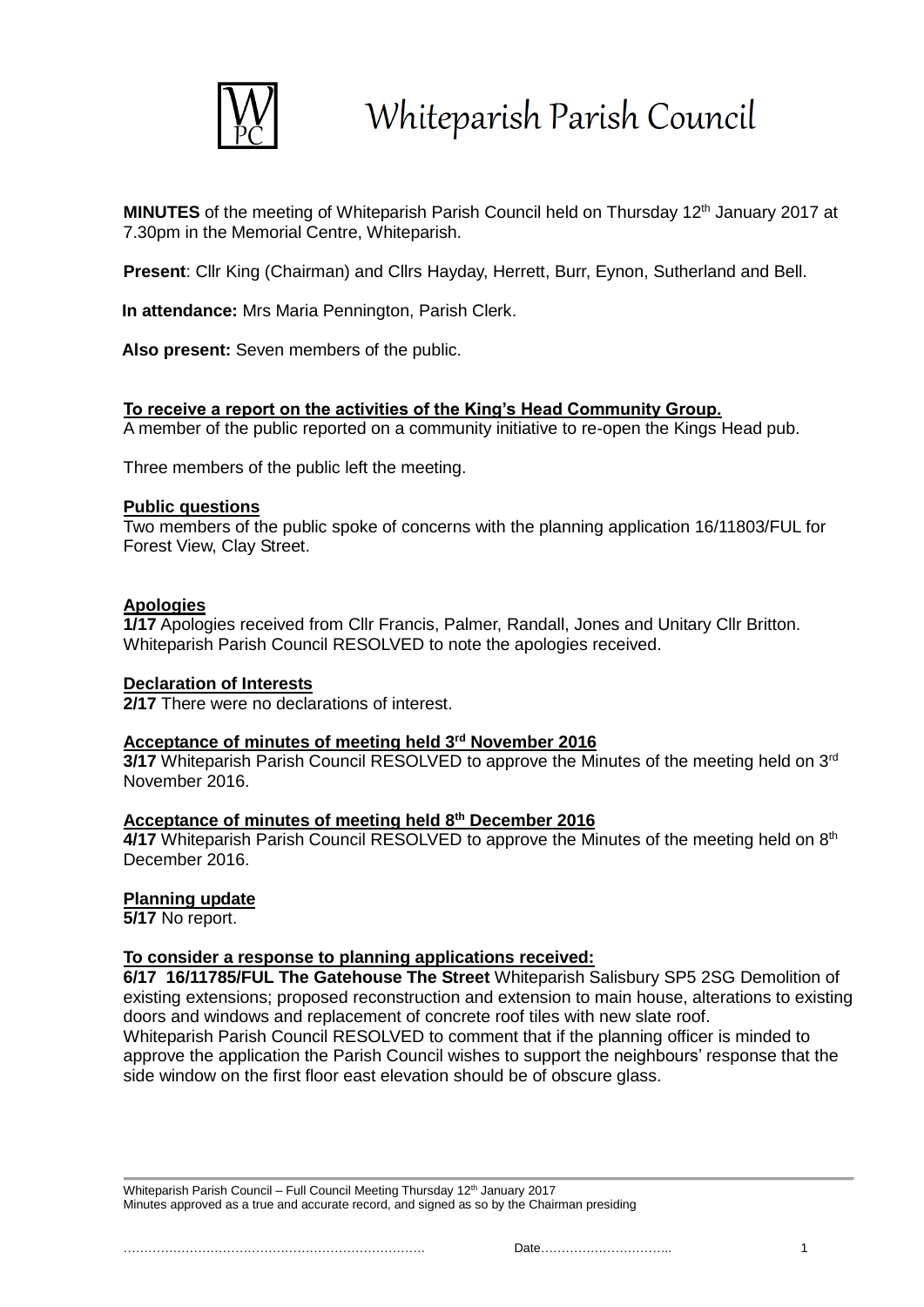**7/17 16/11803/FUL Forest View Clay Street** Whiteparish SP5 2ST Demolition of existing bungalow and erection of two new chalet bungalows. Improved access for units will be created off Clay Street. Hard and soft landscaping and associated works (Resubmission of 16/07647/FUL).

Whiteparish Parish Council RESOLVED to recommend refusal to this application on massing, density and common ground which has been included in the curtilage. Even though the issue of the ridge height has been addressed it will involve significant movement of spoil on an unadopted road that exits opposite the village school. Additionally it creates an artificial landscape, not in its natural form, and out of keeping with other properties on that side of the road.

8.07pm Two members of the public left the meeting.

## **To review and adopt the Parish Council's Standing Orders**

**8/17** Whiteparish Parish Council RESOLVED to adopt the updated Standing Orders.

## **To consider a playground inspection company for the skate ramp and hoop**

**9/17** Whiteparish Parish Council RESOLVED to use the Play Inspection Company, who Whiteparish Memorial Trust will continue to use, with the cost split between the Parish Council (35%) and Whiteparish Memorial Trust (65%).

## **To consider request for new play equipment from the Memorial Trust using WC Section 106 (R2) funds**

**10/17** Cllr King proposed from the Chair and it was RESOLVED that this item be deferred to the next meeting as the Clerk had not yet received the request.

## **To consider the Area Board theme of Dementia**

**11/17** Whiteparish Parish Council RESOLVED for the Clerk to investigate further with the Surgery and the Patient Participation Group for support with holding a Dementia Friends Information Session arranged by the Area Board.

#### **To consider the proposals raised from the Area Boards theme of Conservation**

**12/17** Cllr King proposed from the Chair and it was RESOLVED that this item be deferred to the next meeting as Cllr Bell was continuing to investigate ideas.

#### **To consider taking part in the Great British Spring Clean on March 3rd – 5 th 2017**

**13/17** Cllr King proposed from the Chair and it was RESOLVED that this item be deferred to the next meeting with the Clerk to investigate insurance for volunteers and to await further information from Wiltshire Council.

#### **Re-appointment of Mr Trevor King to Whiteparish Charities**

**14/17** Whiteparish Parish Council RESOLVED to re-appoint Mr Trevor King to Whiteparish Charities.

#### **To consider the local CPRE planning applications request**

**15/17** Whiteparish Parish Council RESOLVED to delegate to the Clerk; for the Clerk to notify the CPRE of particularly contentious planning applications.

#### **Finance update**

**16/17** No report.

Whiteparish Parish Council – Full Council Meeting Thursday 12<sup>th</sup> January 2017 Minutes approved as a true and accurate record, and signed as so by the Chairman presiding